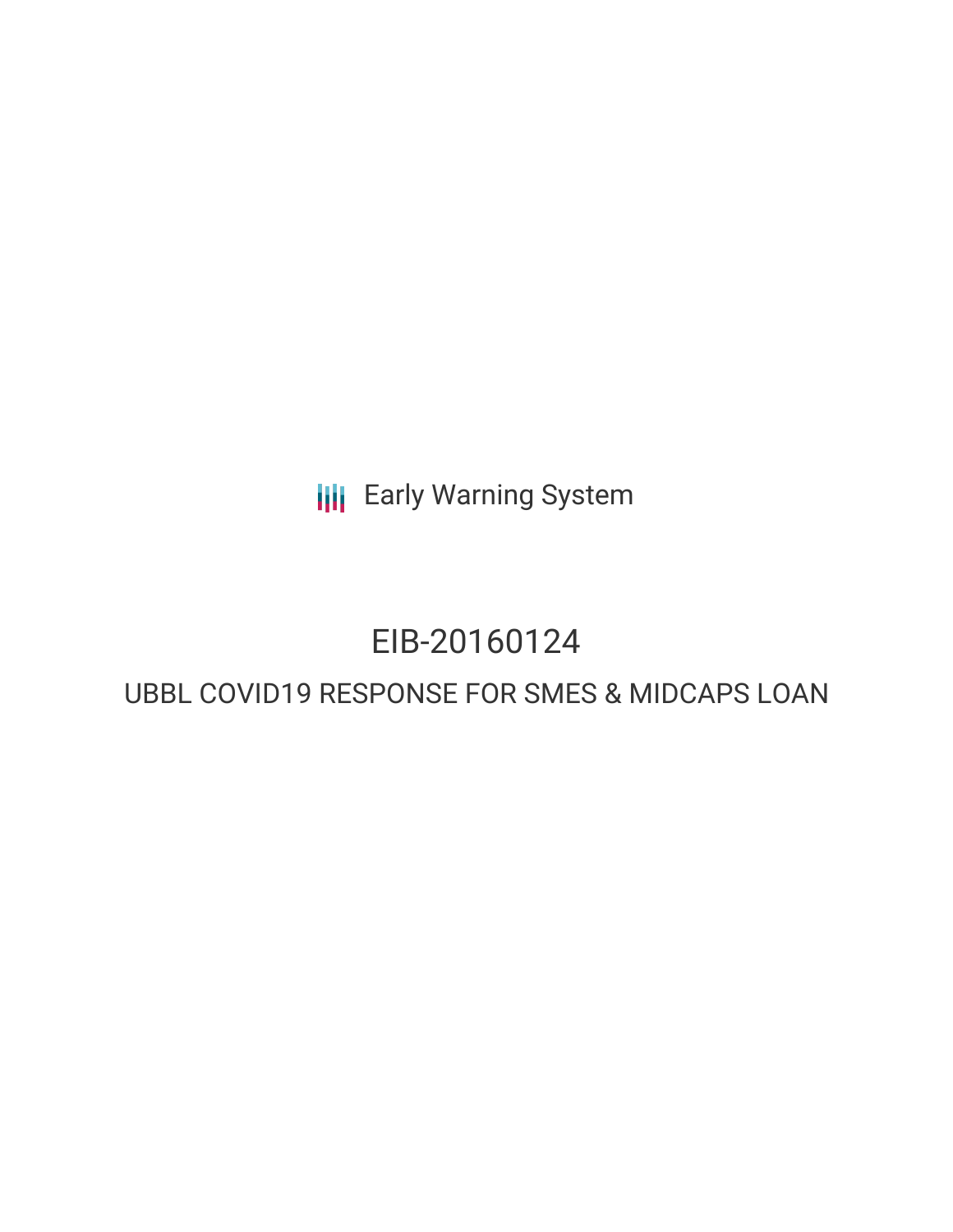### **Quick Facts**

| <b>Countries</b>               | Bosnia and Herzegovina         |
|--------------------------------|--------------------------------|
| <b>Financial Institutions</b>  | European Investment Bank (EIB) |
| <b>Status</b>                  | Approved                       |
| <b>Bank Risk Rating</b>        | U                              |
| <b>Voting Date</b>             | 2020-12-09                     |
| <b>Borrower</b>                | UNICREDIT BANK AD BANJA LUKA   |
| <b>Sectors</b>                 | Education and Health, Finance  |
| <b>Investment Type(s)</b>      | Loan                           |
| <b>Investment Amount (USD)</b> | $$60.39$ million               |
| <b>Loan Amount (USD)</b>       | $$60.39$ million               |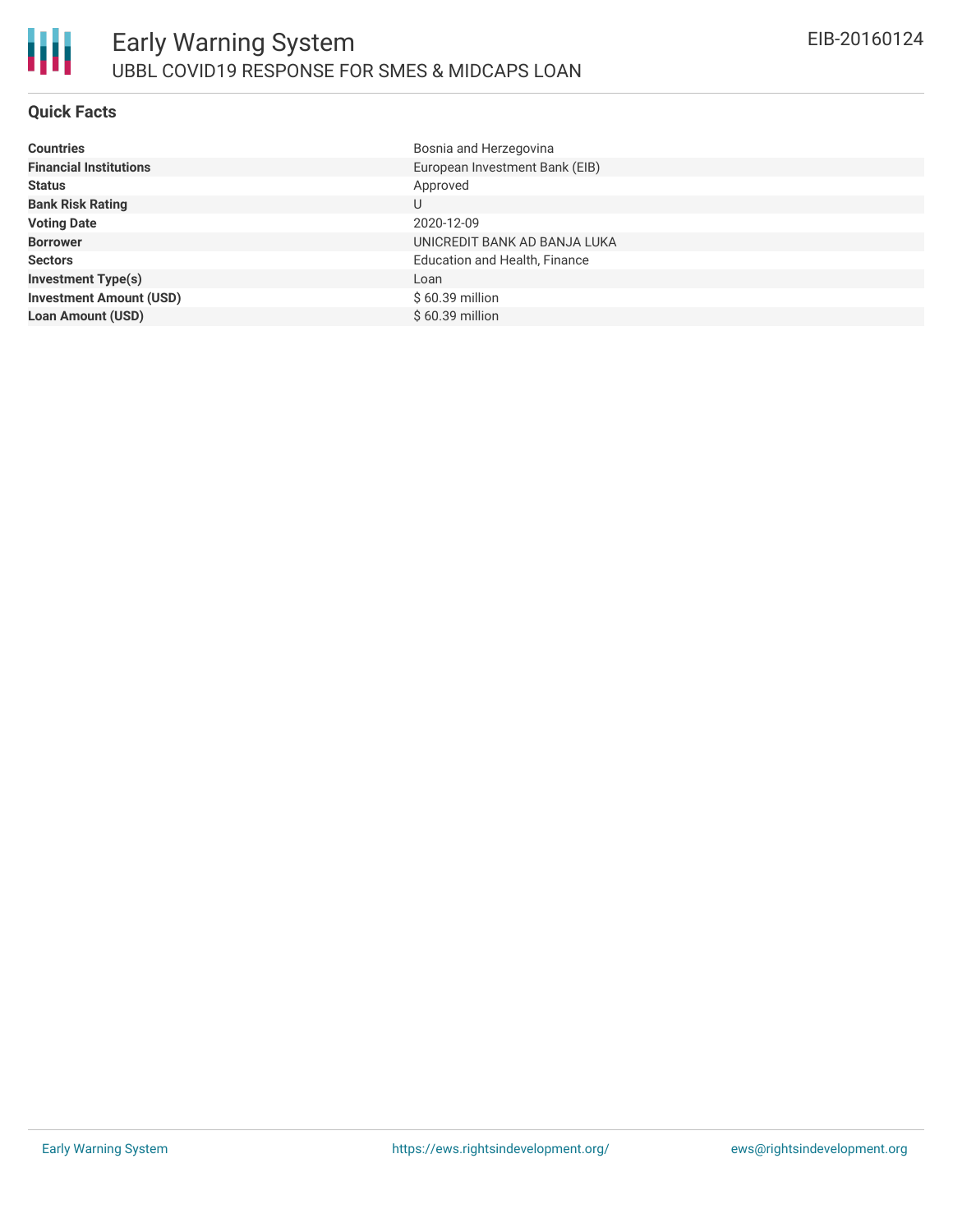

#### **Project Description**

According to EIB website, the loan to UniCredit Bank AD Banja Luka - Bosnian subsidiary of UniCredit S.p.A. aims to finance liquidity needs and eligible investments promoted by small and medium-sized enterprises (SMEs) and mid-caps affected by the COVID-19 crisis in Bosnia and Herzegovina.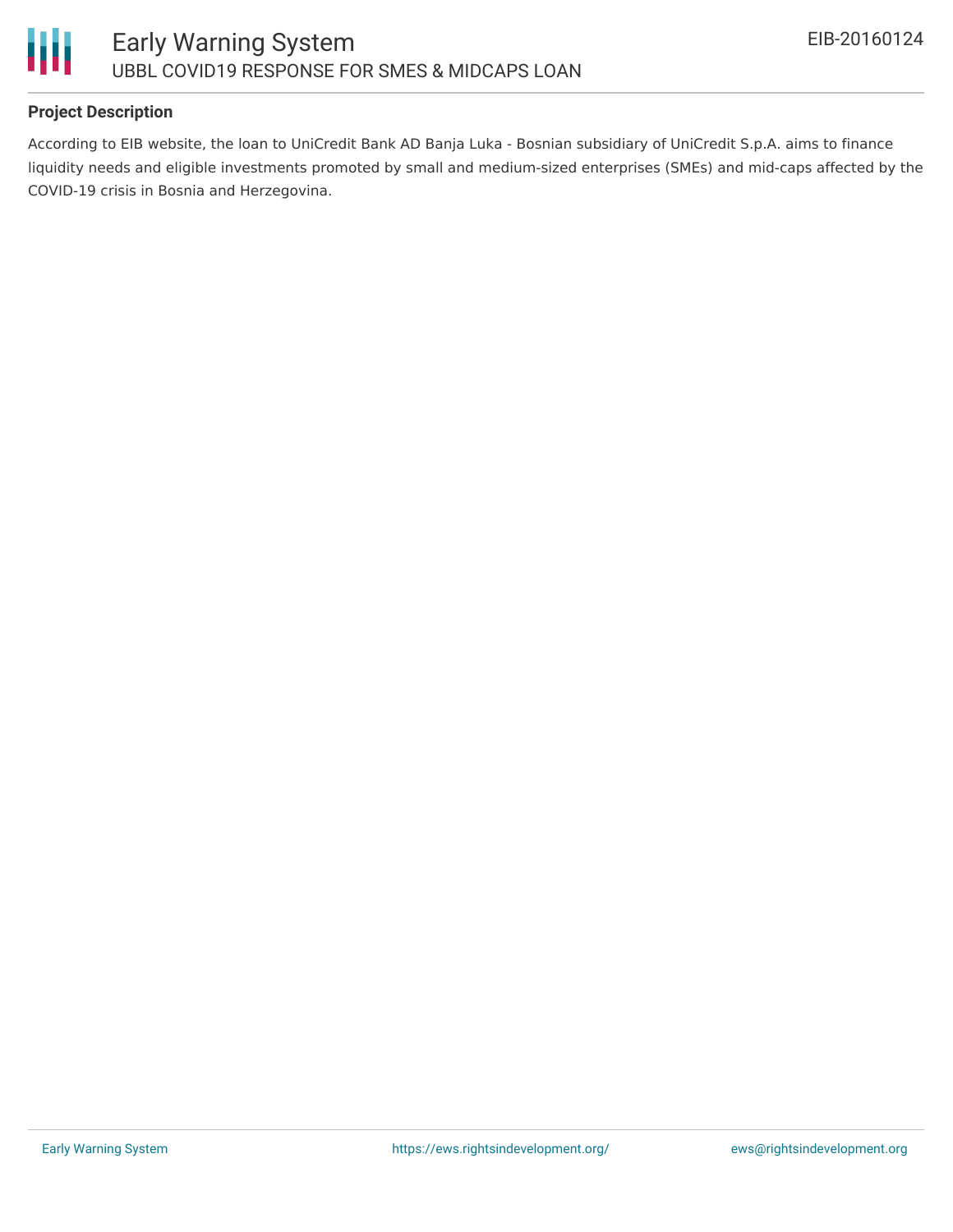#### **Investment Description**

Ш

European Investment Bank (EIB)

#### **Financial Intermediary**

Financial Intermediary: A commercial bank or financial institution that receives funds from a development bank. A financial intermediary then lends these funds to their clients (private actors) in the form of loans, bonds, guarantees and equity shares. Financial intermediaries include insurance, pension and equity funds. The direct financial relationship is between the development bank and the financial intermediary.

- [UniCredit](file:///actor/3664/) Bank AD Banja Luka (Financial Intermediary)
- [UniCredit](file:///actor/1980/) Bank d.d. (Financial Intermediary)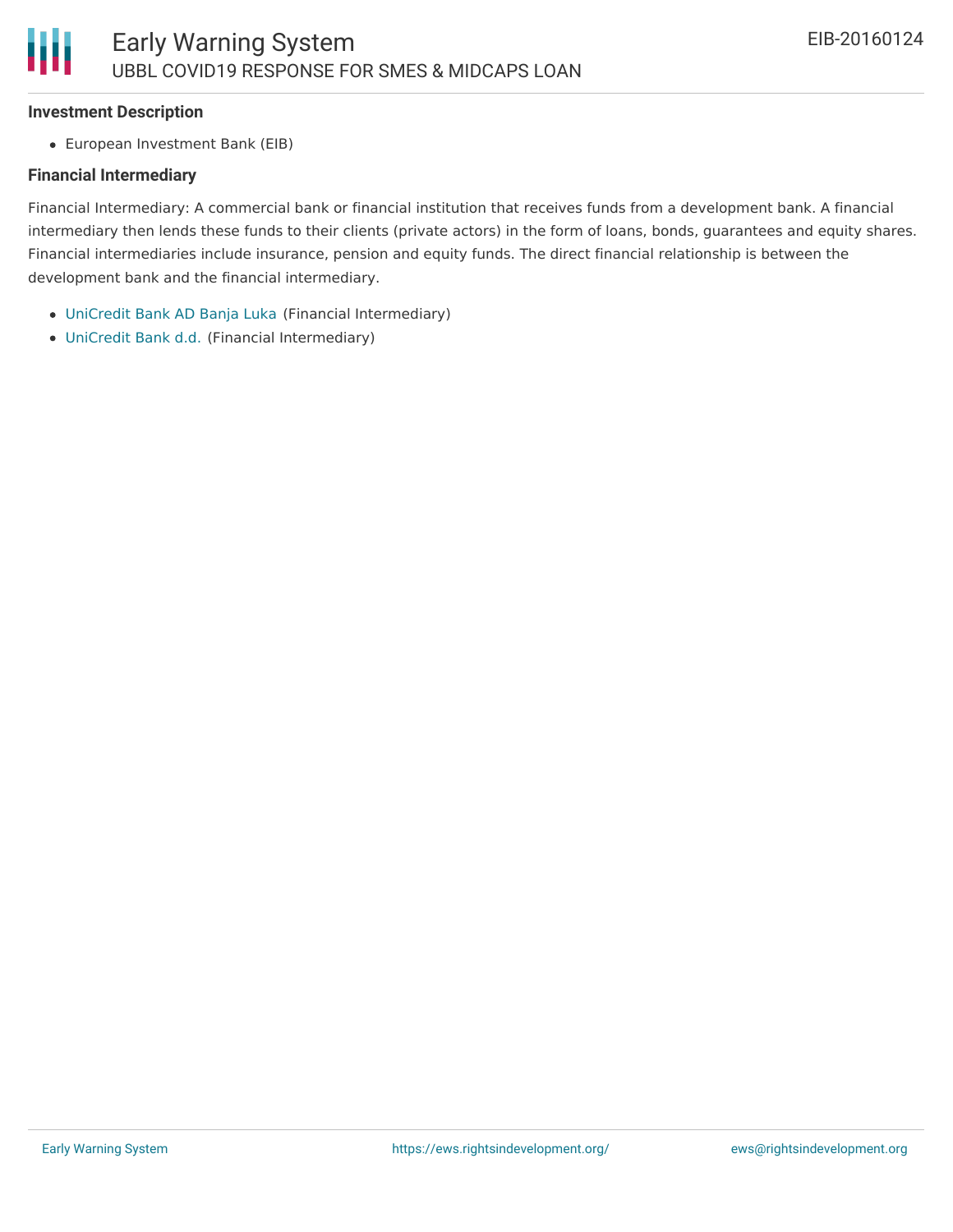#### **Contact Information**

No contact information provided at the time of disclosure.

#### **ACCESS TO INFORMATION**

You can submit an information request for project information at: https://www.eib.org/en/infocentre/registers/requestform/request-form-default.htm

#### **ACCOUNTABILITY MECHANISM OF EIB**

The EIB Complaints Mechanism is designed to facilitate and handle complaints against the EIB by individuals, organizations or corporations affected by EIB activities. When exercising the right to lodge a complaint against the EIB, any member of the public has access to a two-tier procedure, one internal - the Complaints Mechanism Office - and one external - the European Ombudsman. A complaint can be lodged via a written communication addressed to the Secretary General of the EIB, via email to the dedicated email address: complaints@eib.org, by completing the online complaint form available at the following address: http://www.eib.org/complaints/form via fax or delivered directly to the EIB Complaints Mechanism Division, any EIB local representation office or any EIB staff. For further details, check:

http://www.eib.org/attachments/strategies/complaints\_mechanism\_policy\_en.pdf

When dissatisfied with a complaint to the EIB Complaints Mechanism, citizens can then turn towards the European Ombudsman. A memorandum of Understanding has been signed between the EIB and the European Ombudsman establishes that citizens (even outside of the EU if the Ombudsman finds their complaint justified) can turn towards the Ombudsman on issues related to 'maladministration' by the EIB. Note that before going to the Ombudsman, an attempt must be made to resolve the case by contacting the EIB. In addition, the complaint must be made within two years of the date when the facts on which your complaint is based became known to you. You can write to the Ombudsman in any of the languages of the European Union. Additional details, including filing requirements and complaint forms, are available at: http://www.ombudsman.europa.eu/atyourservice/interactiveguide.faces